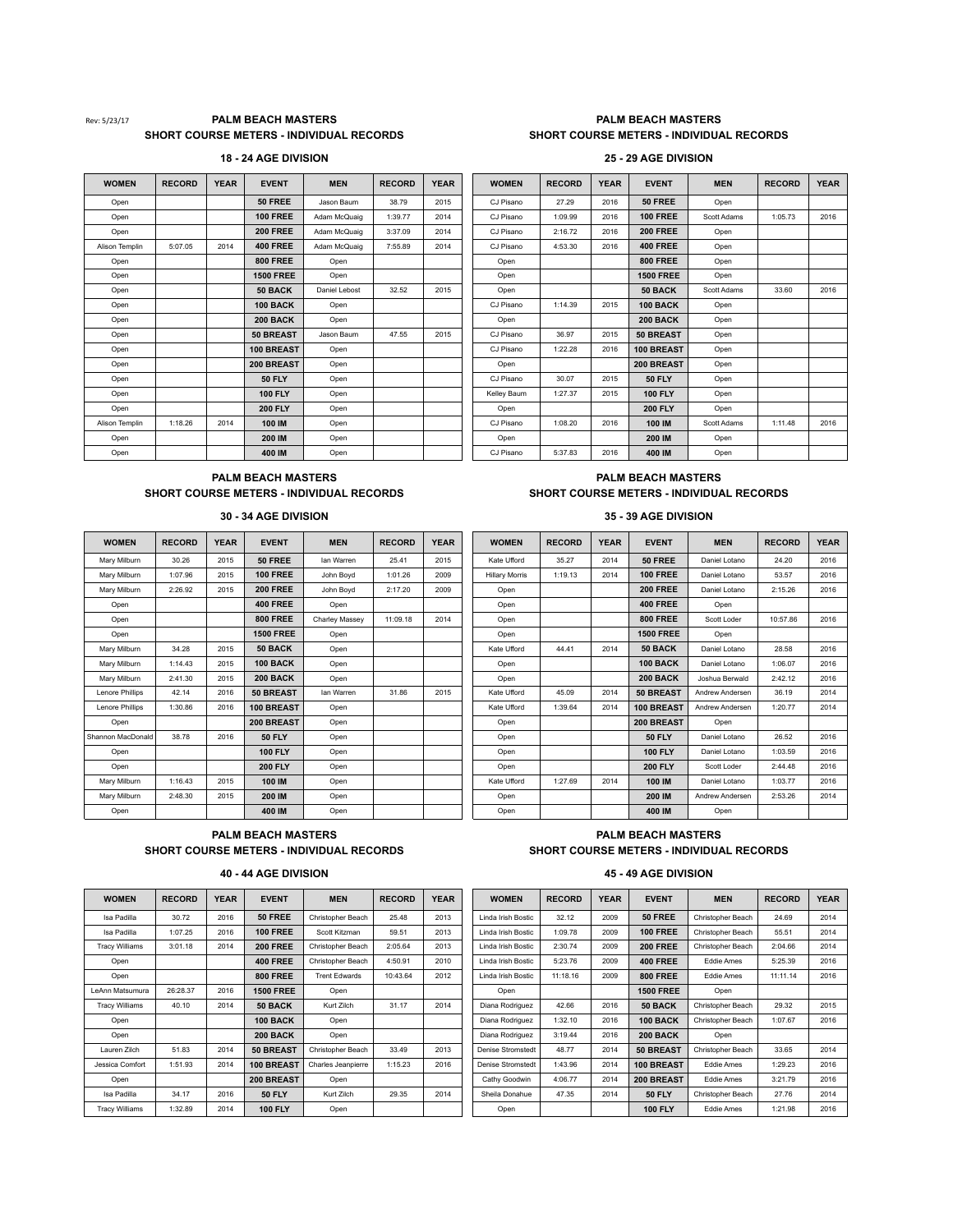| Open        |         |      | <b>200 FLY</b> | Open              |         |      | Open              |         |      | <b>200 FLY</b> | Open        |
|-------------|---------|------|----------------|-------------------|---------|------|-------------------|---------|------|----------------|-------------|
| Isa Padilla | 1:20.33 | 2016 | 100 IM         | Christopher Beach | 1:07.16 | 2013 | Diana Rodriguez   | 1:18.98 | 2016 | 100 IM         | Christopher |
| Open        |         |      | 200 IM         | Open              |         |      | Denise Stromstedt | 3:45.32 | 2014 | 200 IM         | Open        |
| Open        |         |      | 400 IM         | Open              |         |      | Sheila Donahue    | 7:32.67 | 2014 | 400 IM         | 6:24.4      |

Isa Padilla | 1:20.33 | 2016 | 10**0 IM** | Christopher Beach | 1:07.16 | 2013 | | Diana Rodriguez | 1:18.98 | 2015 | 100 **IM** | Christopher Beach | 1:04.88 | 2015 Open **200 IM** Open Denise Stromstedt 3:45.32 2014 **200 IM** Open Open **400 IM** Open Sheila Donahue 7:32.67 2014 **400 IM** 6:24.43 2016 0

# **SHORT COURSE METERS - INDIVIDUAL RECORDS SHORT COURSE METERS - INDIVIDUAL RECORDS**

# **PALM BEACH MASTERS PALM BEACH MASTERS**

## **50 - 54 AGE DIVISION 55 - 59 AGE DIVISION**

| <b>WOMEN</b>           | <b>RECORD</b> | <b>YEAR</b> | <b>EVENT</b>      | <b>MEN</b>                  | <b>RECORD</b> | <b>YEAR</b> | <b>WOMEN</b>     | <b>RECORD</b> | <b>YEAR</b> | <b>EVENT</b>     | <b>MEN</b>     | <b>RECORD</b> | <b>YEAR</b> |
|------------------------|---------------|-------------|-------------------|-----------------------------|---------------|-------------|------------------|---------------|-------------|------------------|----------------|---------------|-------------|
| Linda Irish Bostic     | 32.07         | 2014        | <b>50 FREE</b>    | Francois Caudrillier        | 28.12         | 2016        | Chris Wenzel     | 28.74         | 2015        | <b>50 FREE</b>   | Michael Aubrev | 27.53         | 2016        |
| Linda Irish Bostic     | 1:07.56       | 2014        | <b>100 FREE</b>   | Paul Lauro                  | 1:02.64       | 2016        | Chris Wenzel     | 1:05.90       | 2016        | <b>100 FREE</b>  | Michael Aubrev | 1:00.09       | 2016        |
| Linda Irish Bostic     | 2:26.66       | 2014        | <b>200 FREE</b>   | Paul Lauro                  | 2:22.06       | 2016        | Eney Jones       | 2:28.36       | 2016        | <b>200 FREE</b>  | Open           |               |             |
| Linda Irish Bostic     | 5:10.74       | 2014        | <b>400 FREE</b>   | Paul Lauro                  | 5:12.99       | 2016        | Darcy LaFountain | 5:38.36       | 2014        | <b>400 FREE</b>  | Michael Aubrev | 4:55.40       | 2016        |
| Linda Irish Bostic     | 10:50.94      | 2014        | <b>800 FREE</b>   | David Toney                 | 10:40.68      | 2011        | Eney Jones       | 10:22.93      | 2016        | <b>800 FREE</b>  | Open           |               |             |
| Open                   |               |             | <b>1500 FREE</b>  | Open                        |               |             | Open             |               |             | <b>1500 FREE</b> | Michael Aubrev | 19:55.07      | 2016        |
| Virginia Brennan       | 53.17         | 2015        | 50 BACK           | <b>Francois Caudrillier</b> | 34.88         | 2016        | Chris Wenzel     | 39.75         | 2016        | 50 BACK          | Chris Kane     | 37.75         | 2015        |
| <b>Birgit Lohberg</b>  | 1:18.98       | 2016        | <b>100 BACK</b>   | <b>Francois Caudrillier</b> | 1:15.01       | 2016        | Chris Wenzel     | 1:28.19       | 2016        | 100 BACK         | Open           |               |             |
| Open                   |               |             | <b>200 BACK</b>   | Open                        |               |             | Chris Wenzel     | 3:09.13       | 2016        | <b>200 BACK</b>  | Open           |               |             |
| <b>Krissy Phillips</b> | 41.39         | 2015        | 50 BREAST         | Eric Wynne                  | 39.31         | 2016        | Chris Wenzel     | 38.78         | 2016        | 50 BREAST        | Michael Aubrev | 32.96         | 2016        |
| <b>Krissy Phillips</b> | 1:29.30       | 2014        | <b>100 BREAST</b> | David West                  | 1:29.73       | 2016        | Chris Wenzel     | 1:25.45       | 2016        | 100 BREAST       | Michael Aubrev | 1:13.34       | 2016        |
| <b>Krissy Phillips</b> | 3:17.75       | 2014        | 200 BREAST        | Open                        |               |             | Chris Wenzel     | 3:16.37       | 2016        | 200 BREAST       | Michael Aubrev | 2:47.56       | 2016        |
| <b>Krissy Phillips</b> | 40.28         | 2014        | <b>50 FLY</b>     | Eric Wynne                  | 34.93         | 2016        | Chris Wenzel     | 36.14         | 2016        | <b>50 FLY</b>    | Michael Aubrev | 29.01         | 2016        |
| <b>Birgit Lohberg</b>  | 1:11.81       | 2016        | <b>100 FLY</b>    | Open                        |               |             | Open             |               |             | <b>100 FLY</b>   | Michael Aubrev | 1:07.52       | 2016        |
| Open                   |               |             | <b>200 FLY</b>    | Open                        |               |             | Open             |               |             | <b>200 FLY</b>   | Open           |               |             |
| Linda Irish Bostic     | 1:21.46       | 2014        | 100 IM            | <b>Francois Caudrillier</b> | 1:14.10       | 2016        | Chris Wenzel     | 1:17.24       | 2015        | 100 IM           | Michael Aubrev | 1:08.54       | 2016        |
| <b>Krissy Phillips</b> | 3:03.47       | 2014        | 200 IM            | David West                  | 3:03.94       | 2016        | Open             |               |             | 200 IM           | Open           |               |             |
| Virginia Brennan       | 9:17.58       | 2015        | 400 IM            | Open                        |               |             | Open             |               |             | 400 IM           | Open           |               |             |

| <b>WOMEN</b>           | <b>KECOKD</b> | YEAR | <b>EVENT</b>     | MEN                         | <b>KECOKD</b> | YEAR | <b>WOMEN</b>     | <b>KECOKD</b> | YEAR | <b>EVENT</b>     | MEN            | <b>KECOKD</b> | YEAR |
|------------------------|---------------|------|------------------|-----------------------------|---------------|------|------------------|---------------|------|------------------|----------------|---------------|------|
| nda Irish Bostic       | 32.07         | 2014 | 50 FREE          | Francois Caudrillier        | 28.12         | 2016 | Chris Wenzel     | 28.74         | 2015 | <b>50 FREE</b>   | Michael Aubrey | 27.53         | 2016 |
| nda Irish Bostic       | 1:07.56       | 2014 | <b>100 FREE</b>  | Paul Lauro                  | 1:02.64       | 2016 | Chris Wenzel     | 1:05.90       | 2016 | <b>100 FREE</b>  | Michael Aubrey | 1:00.09       | 2016 |
| nda Irish Bostic       | 2:26.66       | 2014 | <b>200 FREE</b>  | Paul Lauro                  | 2:22.06       | 2016 | Eney Jones       | 2:28.36       | 2016 | <b>200 FREE</b>  | Open           |               |      |
| nda Irish Bostic       | 5:10.74       | 2014 | <b>400 FREE</b>  | Paul Lauro                  | 5:12.99       | 2016 | Darcy LaFountain | 5:38.36       | 2014 | <b>400 FREE</b>  | Michael Aubrey | 4:55.40       | 2016 |
| nda Irish Bostic       | 10:50.94      | 2014 | <b>800 FREE</b>  | David Toney                 | 10:40.68      | 2011 | Eney Jones       | 10:22.93      | 2016 | <b>800 FREE</b>  | Open           |               |      |
| Open                   |               |      | <b>1500 FREE</b> | Open                        |               |      | Open             |               |      | <b>1500 FREE</b> | Michael Aubrey | 19:55.07      | 2016 |
| irginia Brennan        | 53.17         | 2015 | 50 BACK          | <b>Francois Caudrillier</b> | 34.88         | 2016 | Chris Wenzel     | 39.75         | 2016 | 50 BACK          | Chris Kane     | 37.75         | 2015 |
| Birgit Lohberg         | 1:18.98       | 2016 | <b>100 BACK</b>  | Francois Caudrillier        | 1:15.01       | 2016 | Chris Wenzel     | 1:28.19       | 2016 | 100 BACK         | Open           |               |      |
| Open                   |               |      | <b>200 BACK</b>  | Open                        |               |      | Chris Wenzel     | 3:09.13       | 2016 | <b>200 BACK</b>  | Open           |               |      |
| Krissy Phillips        | 41.39         | 2015 | 50 BREAST        | Eric Wynne                  | 39.31         | 2016 | Chris Wenzel     | 38.78         | 2016 | 50 BREAST        | Michael Aubrey | 32.96         | 2016 |
| <b>Krissy Phillips</b> | 1:29.30       | 2014 | 100 BREAST       | David West                  | 1:29.73       | 2016 | Chris Wenzel     | 1:25.45       | 2016 | 100 BREAST       | Michael Aubrey | 1:13.34       | 2016 |
| Krissy Phillips        | 3:17.75       | 2014 | 200 BREAST       | Open                        |               |      | Chris Wenzel     | 3:16.37       | 2016 | 200 BREAST       | Michael Aubrey | 2:47.56       | 2016 |
| <b>Krissy Phillips</b> | 40.28         | 2014 | <b>50 FLY</b>    | Eric Wynne                  | 34.93         | 2016 | Chris Wenzel     | 36.14         | 2016 | <b>50 FLY</b>    | Michael Aubrey | 29.01         | 2016 |
| <b>Birgit Lohberg</b>  | 1:11.81       | 2016 | <b>100 FLY</b>   | Open                        |               |      | Open             |               |      | <b>100 FLY</b>   | Michael Aubrey | 1:07.52       | 2016 |
| Open                   |               |      | <b>200 FLY</b>   | Open                        |               |      | Open             |               |      | <b>200 FLY</b>   | Open           |               |      |
| nda Irish Bostic       | 1:21.46       | 2014 | 100 IM           | <b>Francois Caudrillier</b> | 1:14.10       | 2016 | Chris Wenzel     | 1:17.24       | 2015 | 100 IM           | Michael Aubrey | 1:08.54       | 2016 |
| <b>Krissy Phillips</b> | 3:03.47       | 2014 | 200 IM           | David West                  | 3:03.94       | 2016 | Open             |               |      | 200 IM           | Open           |               |      |
| irginia Brennan        | 9:17.58       | 2015 | 400 IM           | Open                        |               |      | Open             |               |      | 400 IM           | Open           |               |      |

## **PALM BEACH MASTERS PALM BEACH MASTERS SHORT COURSE METERS - INDIVIDUAL RECORDS SHORT COURSE METERS - INDIVIDUAL RECORDS**

| <b>WOMEN</b>        | <b>RECORD</b> | <b>YEAR</b> | <b>EVENT</b>      | <b>MEN</b>       | <b>RECORD</b> | <b>YEAR</b> | <b>WOMEN</b>        | <b>RECORD</b> | <b>YEAR</b> | <b>EVENT</b>     | <b>MEN</b>     | <b>RECORD</b> | <b>YEA</b> |
|---------------------|---------------|-------------|-------------------|------------------|---------------|-------------|---------------------|---------------|-------------|------------------|----------------|---------------|------------|
| Darcy LaFountain    | 33.41         | 2015        | <b>50 FREE</b>    | Robert Bertrand  | 29.44         | 2009        | Elsa Krauss         | 53.24         | 2014        | <b>50 FREE</b>   | Lee Childs     | 28.64         | 2016       |
| Darcy LaFountain    | 1:13.41       | 2015        | <b>100 FREE</b>   | Lars Ferron      | 1:10.01       | 2016        | Fran Hare           | 1:14.56       | 2015        | <b>100 FREE</b>  | Lee Childs     | 1:02.41       | 2016       |
| Darcy LaFountain    | 2:37.31       | 2015        | <b>200 FREE</b>   | Lars Ferron      | 2:47.29       | 2016        | Fran Hare           | 2:42.49       | 2016        | <b>200 FREE</b>  | Lee Childs     | 2:23.89       | 2016       |
| Darcy LaFountain    | 5:32.21       | 2015        | <b>400 FREE</b>   | Open             |               |             | Fran Hare           | 5:48.26       | 2016        | <b>400 FREE</b>  | Lee Childs     | 5:29.71       | 2016       |
| Darcy LaFountain    | 11:19.42      | 2016        | <b>800 FREE</b>   | Open             |               |             | Fran Hare           | 12:00.56      | 2016        | <b>800 FREE</b>  | Open           |               |            |
| Darcy LaFountain    | 21:10.33      | 2016        | <b>1500 FREE</b>  | Open             |               |             | Fran Hare           | 21:52.87      | 2016        | <b>1500 FREE</b> | Open           |               |            |
| Darcy LaFountain    | 43.39         | 2016        | 50 BACK           | Douglas Long     | 38.40         | 2016        | Open                |               |             | 50 BACK          | George Schmidt | 34.04         | 2016       |
| Darcy LaFountain    | 1:31.32       | 2016        | 100 BACK          | Robert Bertrand  | 1:21.22       | 2009        | Open                |               |             | 100 BACK         | George Schmidt | 1:14.19       | 2016       |
| Darcy LaFountain    | 3:14.47       | 2016        | 200 BACK          | Open             |               |             | Open                |               |             | 200 BACK         | George Schmidt | 2:44.21       | 2016       |
| Maureen Fitzpatrick | 46.37         | 2013        | <b>50 BREAST</b>  | Michael Yagemann | 39.31         | 2015        | Suzanne Mitchell    | 1:01.71       | 2015        | 50 BREAST        | George Schmidt | 37.67         | 2016       |
| Mary Moak           | 1:44.01       | 2016        | <b>100 BREAST</b> | Kevin Hessee     | 1:43.41       | 2014        | Open                |               |             | 100 BREAST       | Open           |               |            |
| Maureen Fitzpatrick | 3:50.36       | 2013        | 200 BREAST        | Open             |               |             | Maureen Fitzpatrick | 3:47.33       | 2016        | 200 BREAST       | Open           |               |            |
| Open                |               |             | <b>50 FLY</b>     | Lars Ferron      | 32.53         | 2016        | Open                |               |             | <b>50 FLY</b>    | George Schmidt | 30.41         | 2016       |
| Open                |               |             | <b>100 FLY</b>    | Lars Ferron      | 1:21.40       | 2016        | Open                |               |             | <b>100 FLY</b>   | Lee Childs     | 1:14.04       | 2016       |
| Open                |               |             | <b>200 FLY</b>    | Lars Ferron      | 3:25.65       | 2016        | Open                |               |             | <b>200 FLY</b>   | Open           |               |            |
| Maureen Fitzpatrick | 1:52.25       | 2013        | 100 IM            | Michael Yagemann | 1:17.84       | 2015        | Open                |               |             | 100 IM           | George Schimdt | 1:11.62       | 2016       |
| Open                |               |             | 200 IM            | Kevin Hessee     | 4:12.88       | 2014        | Open                |               |             | 200 IM           | Lee Childs     | 2:45.35       | 2016       |
| Onen                |               |             | 400 IM            | Lars Ferron      | 7:06.52       | 2016        | Maureen Fitznatrick | 8:06.20       | 2016        | 400 IM           | Lee Childs     | 6:04.65       | 2016       |

## **60 -64 AGE DIVISION 65 - 69 AGE DIVISION**

| <b>WOMEN</b>    | <b>RECORD</b> | <b>YEAR</b> | <b>EVENT</b>      | <b>MEN</b>       | <b>RECORD</b> | <b>YEAR</b> | <b>WOMEN</b>        | <b>RECORD</b> | <b>YEAR</b> | <b>EVENT</b>     | <b>MEN</b>     | <b>RECORD</b> | <b>YEAR</b> |
|-----------------|---------------|-------------|-------------------|------------------|---------------|-------------|---------------------|---------------|-------------|------------------|----------------|---------------|-------------|
| cv LaFountain   | 33.41         | 2015        | <b>50 FREE</b>    | Robert Bertrand  | 29.44         | 2009        | Elsa Krauss         | 53.24         | 2014        | <b>50 FREE</b>   | Lee Childs     | 28.64         | 2016        |
| cv LaFountain   | 1:13.41       | 2015        | <b>100 FREE</b>   | Lars Ferron      | 1:10.01       | 2016        | Fran Hare           | 1:14.56       | 2015        | <b>100 FREE</b>  | Lee Childs     | 1:02.41       | 2016        |
| cy LaFountain   | 2:37.31       | 2015        | <b>200 FREE</b>   | Lars Ferron      | 2:47.29       | 2016        | Fran Hare           | 2:42.49       | 2016        | <b>200 FREE</b>  | Lee Childs     | 2:23.89       | 2016        |
| cv LaFountain   | 5:32.21       | 2015        | <b>400 FREE</b>   | Open             |               |             | Fran Hare           | 5:48.26       | 2016        | <b>400 FREE</b>  | Lee Childs     | 5:29.71       | 2016        |
| cv LaFountain   | 11:19.42      | 2016        | <b>800 FREE</b>   | Open             |               |             | Fran Hare           | 12:00.56      | 2016        | <b>800 FREE</b>  | Open           |               |             |
| cv LaFountain   | 21:10.33      | 2016        | <b>1500 FREE</b>  | Open             |               |             | Fran Hare           | 21:52.87      | 2016        | <b>1500 FREE</b> | Open           |               |             |
| cy LaFountain   | 43.39         | 2016        | 50 BACK           | Douglas Long     | 38.40         | 2016        | Open                |               |             | 50 BACK          | George Schmidt | 34.04         | 2016        |
| cy LaFountain   | 1:31.32       | 2016        | <b>100 BACK</b>   | Robert Bertrand  | 1:21.22       | 2009        | Open                |               |             | 100 BACK         | George Schmidt | 1:14.19       | 2016        |
| cv LaFountain   | 3:14.47       | 2016        | 200 BACK          | Open             |               |             | Open                |               |             | <b>200 BACK</b>  | George Schmidt | 2:44.21       | 2016        |
| een Fitzpatrick | 46.37         | 2013        | <b>50 BREAST</b>  | Michael Yagemann | 39.31         | 2015        | Suzanne Mitchell    | 1:01.71       | 2015        | <b>50 BREAST</b> | George Schmidt | 37.67         | 2016        |
| Mary Moak       | 1:44.01       | 2016        | <b>100 BREAST</b> | Kevin Hessee     | 1:43.41       | 2014        | Open                |               |             | 100 BREAST       | Open           |               |             |
| een Fitzpatrick | 3:50.36       | 2013        | 200 BREAST        | Open             |               |             | Maureen Fitzpatrick | 3:47.33       | 2016        | 200 BREAST       | Open           |               |             |
| Open            |               |             | <b>50 FLY</b>     | Lars Ferron      | 32.53         | 2016        | Open                |               |             | <b>50 FLY</b>    | George Schmidt | 30.41         | 2016        |
| Open            |               |             | <b>100 FLY</b>    | Lars Ferron      | 1:21.40       | 2016        | Open                |               |             | <b>100 FLY</b>   | Lee Childs     | 1:14.04       | 2016        |
| Open            |               |             | <b>200 FLY</b>    | Lars Ferron      | 3:25.65       | 2016        | Open                |               |             | <b>200 FLY</b>   | Open           |               |             |
| een Fitzpatrick | 1:52.25       | 2013        | 100 IM            | Michael Yagemann | 1:17.84       | 2015        | Open                |               |             | 100 IM           | George Schimdt | 1:11.62       | 2016        |
| Open            |               |             | 200 IM            | Kevin Hessee     | 4:12.88       | 2014        | Open                |               |             | 200 IM           | Lee Childs     | 2:45.35       | 2016        |
| Open            |               |             | 400 IM            | Lars Ferron      | 7:06.52       | 2016        | Maureen Fitzpatrick | 8:06.20       | 2016        | 400 IM           | Lee Childs     | 6:04.65       | 2016        |

# **SHORT COURSE METERS - INDIVIDUAL RECORDS SHORT COURSE METERS - INDIVIDUAL RECORDS**

Carolynn Foley | 47.51 | 2015 | 5**0 FREE** | David Quiggin | 29.25 | 2016 | | Open | | | | | 5**0 FREE** | PAlex Fisher | 37.71 | 2016 Carolynn Foley | 1:46.25 | 2015 | **100 FREE** | David Quiggin | 1:05.47 | 2016 | | Open | | | | | | | 1**00 FREE** | PAlex Fisher | 1:28.64 | 2016 Carolynn Foley | 3:47.06 | 2015 | 2**00 FREE** | David Quiggin | 2:26.50 | 2016 | | Open | | | | | | 2**00 FREE** | Patrick Cannan | 3:43.99 | 2016 Carolynn Foley | 7:46.36 | 2015 | 400 FREE | David Quiggin | 5:21.99 | 2016 | | Open | | | | | | | | 400 FREE | Patrick Cannan | 8:00.45 | 2015 Carolynn Foley 18:16.27 2016 **800 FREE** David Quiggin 11:12.13 2016 Open **800 FREE** Patrick Cannan 16:28.63 2016 Carolynn Foley | 56.77 | 2015 | 5**0 BACK** | David Quiggin | 41.13 | 2016 | | Open | | | | | 5**0 BACK** | Open Carolynn Foley 2:00.27 2015 **100 BACK** Open Open **100 BACK** Open Carolynn Foley 4:15.21 2015 **200 BACK** David Quiggin 3:12.94 2015 Open **200 BACK** Open

# **PALM BEACH MASTERS PALM BEACH MASTERS**

## **70 -74 AGE DIVISION 75 - 79 AGE DIVISION**

| <b>WOMEN</b>         | <b>RECORD</b> | <b>YEAR</b> | <b>EVENT</b>     | <b>MEN</b>    | <b>RECORD</b> | <b>YEAR</b> | <b>WOMEN</b> | <b>RECORD</b> | <b>YEAR</b> | <b>EVENT</b>     | <b>MEN</b>     | <b>RECORD</b> | <b>YEAR</b> |
|----------------------|---------------|-------------|------------------|---------------|---------------|-------------|--------------|---------------|-------------|------------------|----------------|---------------|-------------|
| <b>Irolynn Folev</b> | 47.51         | 2015        | <b>50 FREE</b>   | David Quiggin | 29.25         | 2016        | Open         |               |             | <b>50 FREE</b>   | P Alex Fisher  | 37.71         | 2016        |
| <b>irolynn Foley</b> | 1:46.25       | 2015        | <b>100 FREE</b>  | David Quiggin | 1:05.47       | 2016        | Open         |               |             | <b>100 FREE</b>  | P Alex Fisher  | 1:28.64       | 2016        |
| irolynn Foley        | 3:47.06       | 2015        | <b>200 FREE</b>  | David Quiggin | 2:26.50       | 2016        | Open         |               |             | <b>200 FREE</b>  | Patrick Cannan | 3:43.99       | 2016        |
| <b>irolynn Foley</b> | 7:46.36       | 2015        | <b>400 FREE</b>  | David Quiggin | 5:21.99       | 2016        | Open         |               |             | <b>400 FREE</b>  | Patrick Cannan | 8:00.45       | 2015        |
| <b>irolynn Foley</b> | 18:16.27      | 2016        | <b>800 FREE</b>  | David Quiggin | 11:12.13      | 2016        | Open         |               |             | <b>800 FREE</b>  | Patrick Cannan | 16:28.63      | 2016        |
| Open                 |               |             | <b>1500 FREE</b> | David Quiggin | 21:09.09      | 2016        | Open         |               |             | <b>1500 FREE</b> | Patrick Cannan | 30:29.20      | 2016        |
| <b>irolynn Foley</b> | 56.77         | 2015        | 50 BACK          | David Quiggin | 41.13         | 2016        | Open         |               |             | 50 BACK          | Open           |               |             |
| <b>Irolynn Folev</b> | 2:00.27       | 2015        | <b>100 BACK</b>  | Open          |               |             | Open         |               |             | 100 BACK         | Open           |               |             |
| <b>irolynn Foley</b> | 4:15.21       | 2015        | <b>200 BACK</b>  | David Quiggin | 3:12.94       | 2015        | Open         |               |             | <b>200 BACK</b>  | Open           |               |             |